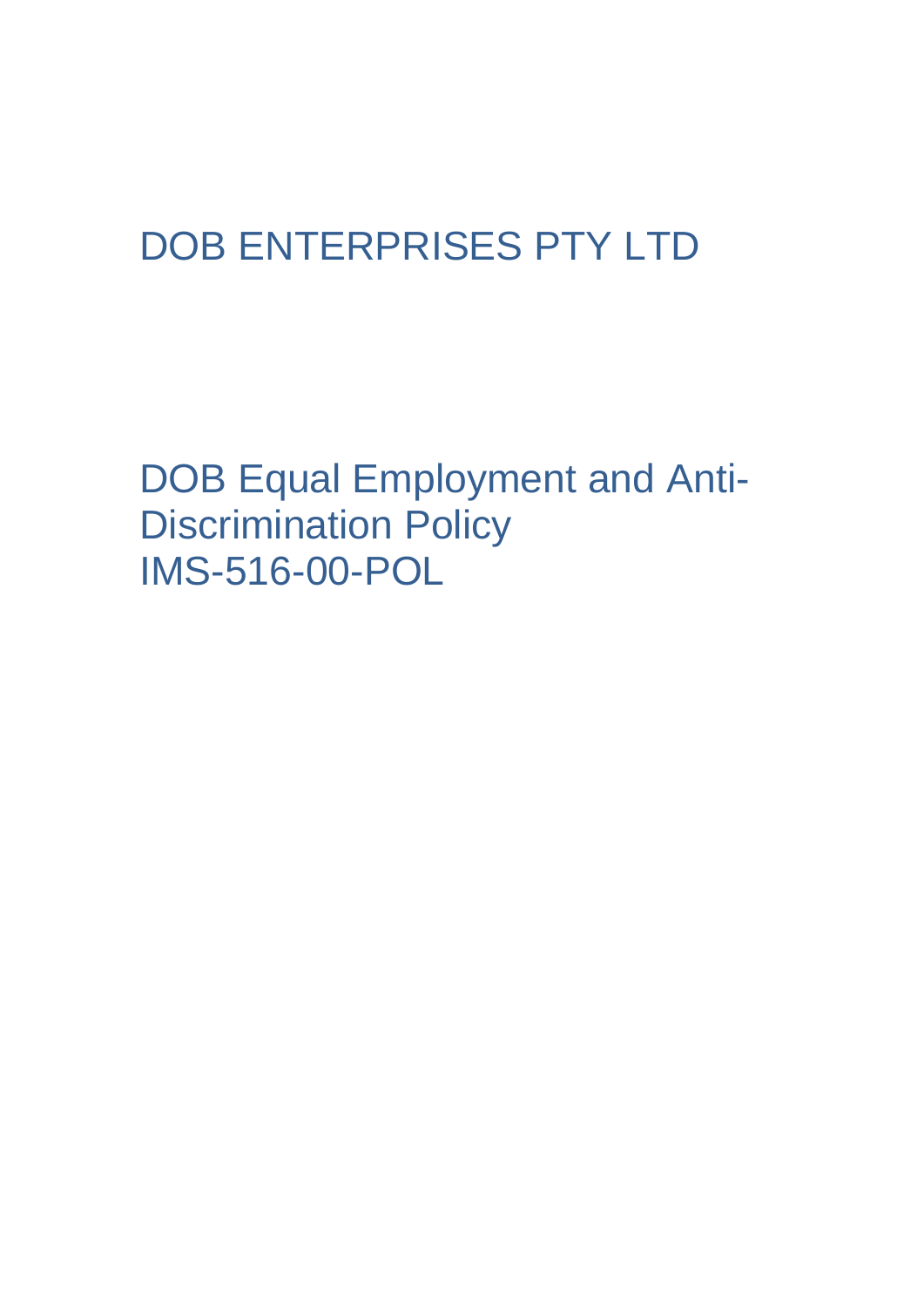# **Revision History**

| <b>Date</b> | <b>Rev</b>  | <b>Modified</b><br><b>By</b> | <b>Changes Made,</b><br><b>Review History</b> | <b>Reviewed</b><br>by | <b>Approved</b><br>by |
|-------------|-------------|------------------------------|-----------------------------------------------|-----------------------|-----------------------|
| 19.02.19    | $\mathbf 0$ | Sunette<br>Opperman          | Creation                                      | <b>S</b> Rupert       | <b>S</b> Rupert       |
|             |             |                              |                                               |                       |                       |
|             |             |                              |                                               |                       |                       |
|             |             |                              |                                               |                       |                       |
|             |             |                              |                                               |                       |                       |
|             |             |                              |                                               |                       |                       |
|             |             |                              |                                               |                       |                       |
|             |             |                              |                                               |                       |                       |
|             |             |                              |                                               |                       |                       |



**DOB ENTERPRISES PTY LTD**<br>ABN 20112 866001 **Revision 0 D Date** 19.02.19

Level 1 49 Horton Street Port Macquarie NSW 2444 Ph: 1 300 854 622 Fax: 02 6583 8468

**Document No** IMS -516-00-POL **Page**

**UNCONTROLLED WHEN PRINTED OR DOWNLOADED**

Page 2 of 7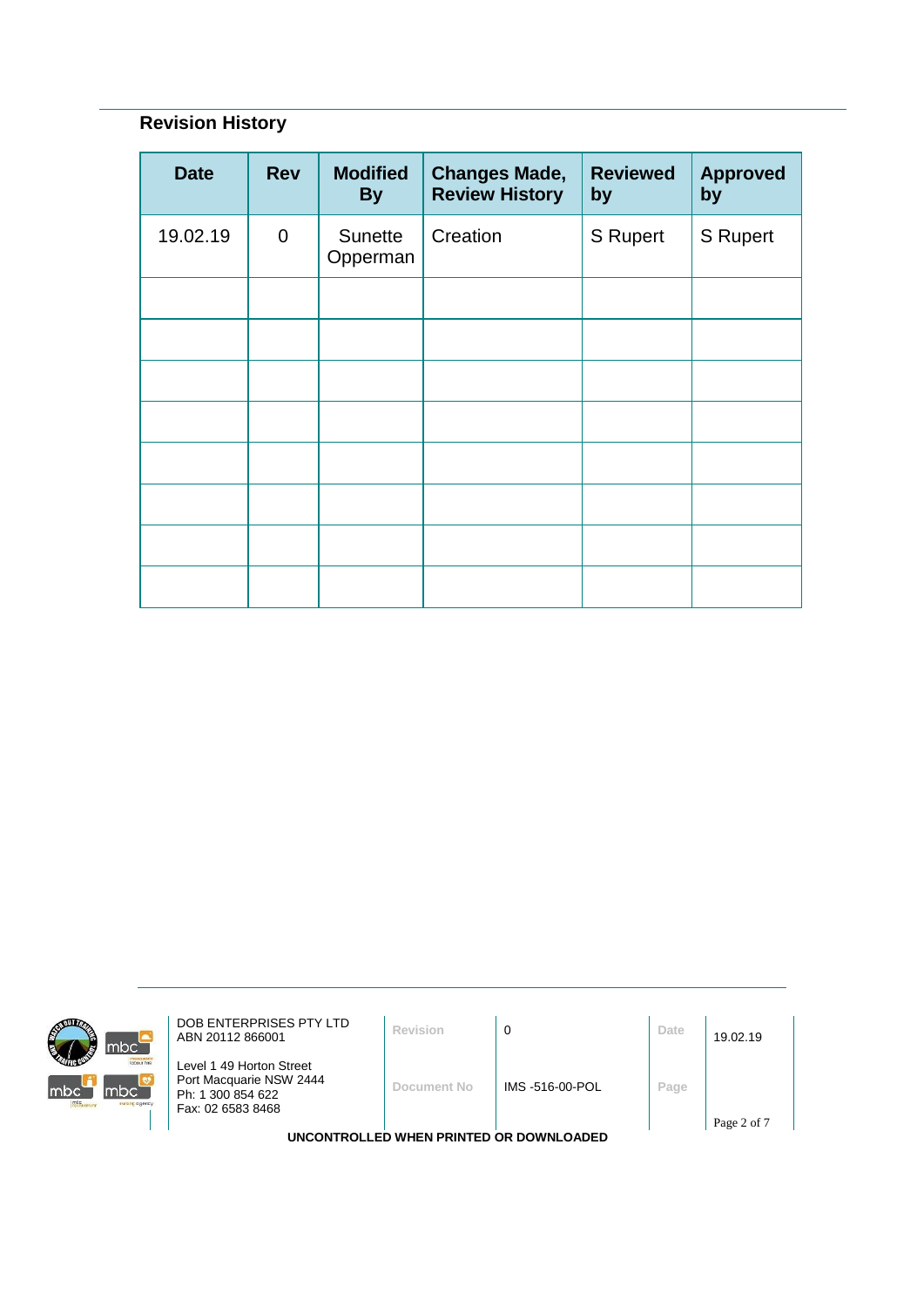DOB aims to provide an environment where employees and others in the workplace are treated fairly and with respect, and are free from unlawful discrimination, harassment and vilification.

DOB aims to ensure that when employment decisions are made, they are based on merit, not on attributes or characteristics that an individual may possess. DOB also tries to create a work environment which promotes good working relationships.

This Policy applies to employees, agents and contractors (including temporary contractors) of DOB, collectively referred to in this Policy as 'workplace participants'.

This Policy is not limited to the workplace or work hours. This Policy extends to all functions and places that are work related. For example, work lunches, conferences, Christmas parties and client functions. Equal Employment Opportunity (EEO) laws apply to all areas of employment, as well as the provision of goods and services.

#### EEO LAWS

Under EEO laws, discrimination, vilification, sexual harassment, bullying, exclusion and victimisation are unlawful and strictly prohibited.

#### DISCRIMINATION

Direct discrimination in employment occurs when a person is treated less favourably than another in their employment because of a reason or ground which is prohibited by law. The prohibited grounds of discrimination are set out in the Federal, State and Territory anti-discrimination laws and include sex, race, age etc. A full list of the grounds of discrimination which operate federally and in the State and/or Territories in which workplace participants undertake their work for DOB may be relevant and are listed below:

- Race (including colour, nationality, descent, ethnic, ethno-religious or national origin)
- Religious belief, affiliation, conviction or activity
- Sex
- Marital status, domestic status, relationship status
- Pregnancy (including potential pregnancy)
- Homosexuality, transsexuality, sexuality, sexual preference/orientation, lawful sexual activity, gender identity
- Carers' responsibilities, family responsibilities, carer or parental status, being childless
- Disability/impairment, including physical, mental and intellectual disability
- **Breastfeeding**
- Age (including compulsory retirement)
- Physical features
- Profession, trade, occupation or calling
- Industrial/trade union membership, non-membership or activity
- Political belief, opinion, affiliation, conviction or activity
- Employer association membership, non-membership or activity
- Irrelevant criminal record
- Employment activity
- Irrelevant medical record
- HIV/AIDS
- Defence service
- Association (i.e. association with a person who has one or more of the attributes for which discrimination is prohibited)
- Religious appearance or dress
- Gender history
- Spent convictions (pending industry of application)

| <b>KULTZ</b><br>mbc <sup>-</sup>                                        | DOB ENTERPRISES PTY LTD<br>ABN 20112 866001                                                   | Revision    |                | Date | 19.02.19    |
|-------------------------------------------------------------------------|-----------------------------------------------------------------------------------------------|-------------|----------------|------|-------------|
| <b>Inhour hire</b><br>mbc <sup>3</sup><br>mbc`<br>mte<br>sursing agency | Level 1 49 Horton Street<br>Port Macquarie NSW 2444<br>Ph: 1 300 854 622<br>Fax: 02 6583 8468 | Document No | IMS-516-00-POL | Page |             |
|                                                                         |                                                                                               |             |                |      | Page 3 of 7 |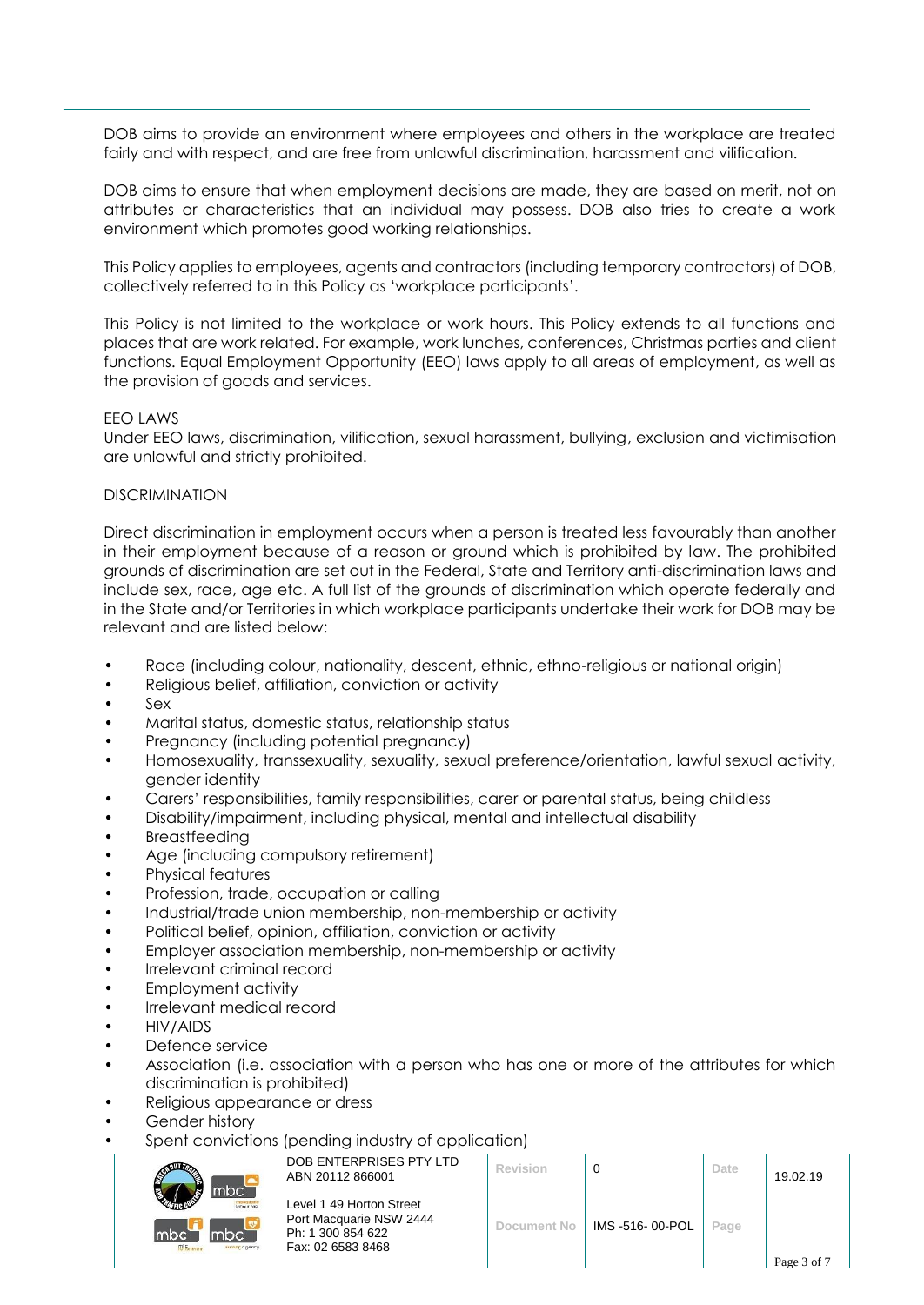Please note that this list is not exhaustive and may vary depending on the jurisdictions in which DOB operates and provides services.

## INDIRECT DISCRIMINATION

Indirect discrimination may occur when an employer imposes a policy, requirement or condition which applies to everyone equally but it in fact operates to disadvantage a particular group because of a characteristic of that group, such as their sex, age, race (ie a prohibited ground of discrimination).

Discrimination also includes the situation where a workplace participant harasses another person based on a ground of discrimination. Harassment is unwelcome conduct that a reasonable person would expect to offend, humiliate or intimidate.

#### VILIFICATION

Vilification is a public act which incites hatred, severe contempt or severe ridicule of a person or group, because of race, homosexuality, transgender, transsexuality or HIV/AIDS. Vilification is a particularly serious breach of EEO laws and will be dealt with accordingly.

## SEXUAL HARASSMENT

Sexual harassment is unwelcome conduct of a sexual nature, which makes a person feel offended, humiliated or intimidated. Conduct can amount to sexual harassment even if the person did not intend to offend, humiliate or intimidate the other person.

Please refer to DOB Sexual Harassment Policy for more information in relation to sexual harassment.

# **BULLYING**

Bullying is repeated, unreasonable and inappropriate behaviour directed towards an individual or group, which creates a risk to health and safety.

Forms of bullying can be, but are not limited to: exclusion, condescension, mobbing, serial bullying, cyberbullying.

Please refer to the DOB Workplace Bullying Policy for more information in relation to workplace bullying.

# EXCLUSION

Exclusion is a form of bullying. Acts such as excluding a co-worker from social events, office chitchat or social groups can be considered bullying. Extreme behaviour that can be classified as social ostracism and includes behaviour such as avoiding eye contact, conversations or just outright ignoring a person.

#### VICTIMISATION

Victimisation is where a person is retaliated against or subjected to a detriment because they have lodged a complaint, they intend to lodge a complaint, or they are involved in a complaint of unlawful conduct. Workplace participants must not retaliate against a person who raises a complaint or subject them to any detriment.

# RIGHTS AND RESPONSIBILITIES

All workplace participants must:

• understand and comply with this Policy;

- ensure they do not engage in any unlawful conduct towards other workplace participants, customers/clients or others with whom they come into contact through work;
- ensure they do not aid, abet or encourage other persons to engage in unlawful conduct;

| <b><i>RAFFIC COLL</i></b> | mbc<br>mo<br><b>Icloour hire</b> |
|---------------------------|----------------------------------|
| mbc                       | mbc                              |
| mtc                       | sursing agency                   |

| ala, abortor oriotologo omor poisons to ongago in omawior condoci,                            |             |                 |      |             |
|-----------------------------------------------------------------------------------------------|-------------|-----------------|------|-------------|
| DOB ENTERPRISES PTY LTD<br>ABN 20112 866001                                                   | Revision    |                 | Date | 19.02.19    |
| Level 1 49 Horton Street<br>Port Macquarie NSW 2444<br>Ph: 1 300 854 622<br>Fax: 02 6583 8468 | Document No | IMS -516-00-POL | Page | Page 4 of 7 |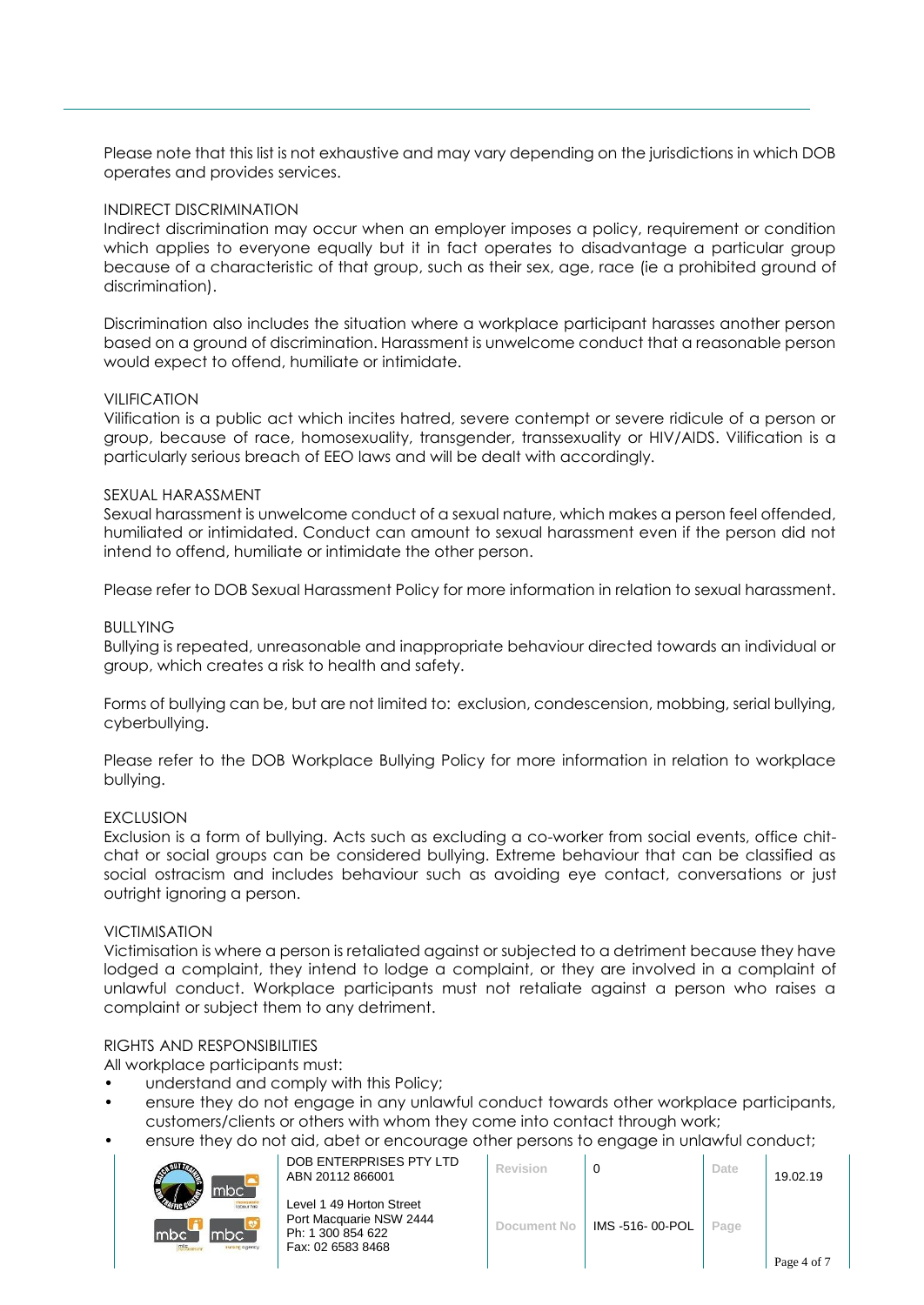- follow the DOB Grievance, Feedback and Complaints Procedure and Policy if they experience any unlawful conduct;
- report any unlawful conduct they see occurring to others in the workplace in accordance with the complaint procedure in this Policy; and
- maintain confidentiality if they are involved in the complaint procedure.

Workplace participants should be aware that they can be held legally responsible for their unlawful conduct.

Workplace participants, who aid, abet or encourage other persons to engage in unlawful conduct, can also be legally liable.

# GENDER EQUALITY IN THE WORKPLACE

DOB aims to fulfil its obligations under the Gender Equality Act, by developing and implementing a workplace program which will attempt to eliminate discrimination and contributing to gender equality in employment and in the workplace.

The aim of DOB's actions are to:

- (a) promote and improve gender equality (including equal remuneration between women and men) in employment and in the workplace;
- (b) support employers to remove barriers to the full and equal participation of women in the workforce, in recognition of the disadvantaged position of women in relation to employment matters;
- (c) promote, amongst employees, the elimination of discrimination on the basis of gender in relation to employment matters (including in relation to family and caring responsibilities);
- (d) foster workplace consultation between employers and employees on issues concerning gender equality in employment and in the workplace;
- (e) improve the productivity and competitiveness of Australian business through the advancement of gender equality in employment and in the workplace.

These actions are about attempting to achieve the potential of all workplace participants. It has direct benefits throughout the organisation. These benefits include increased productivity, increased morale, reduced absenteeism, and higher retention rates of employees. For these reasons, actions in this area have been incorporated into DOB's strategic plan.

#### BREACH OF THIS POLICY

All workplace participants are always required to comply with this Policy. If a workplace participants breaches this Policy, they may be subject to disciplinary action. In serious cases this may include termination of employment and further legal action. Agents and contractors (including temporary contractors) who are found to have breached this Policy may have their contracts with DOB terminated or not renewed.

If a person makes an unfounded complaint or a false complaint in bad faith (e.g. making up a complaint to get someone else in trouble or making a complaint where there is no foundation for the complaint), that person may be disciplined and may be exposed to a defamation claim.

# COMPLAINT HANDLING

If a workplace participant feels that they have been subjected to any form of unlawful conduct contrary to EEO laws or this Policy, they should not ignore it. DOB has a DOB Grievance, Feedback and Complaints Procedure and Policy for dealing with these issues. The complaint procedure has numerous options available to suit the particular circumstances of each individual situation. The manner in which a complaint will be handled is solely at the discretion of DOB's Complaint Officer.



DOB ENTERPRISES PTY LTD ABN 20112 866001 **Revision** <sup>0</sup> **Date** 19.02.19

Level 1 49 Horton Street Port Macquarie NSW 2444 Ph: 1 300 854 622 Fax: 02 6583 8468

| <b>Revision</b> |                | Date | 19.02.19    |
|-----------------|----------------|------|-------------|
| Document No     | IMS-516-00-POL | Page | Page 5 of 7 |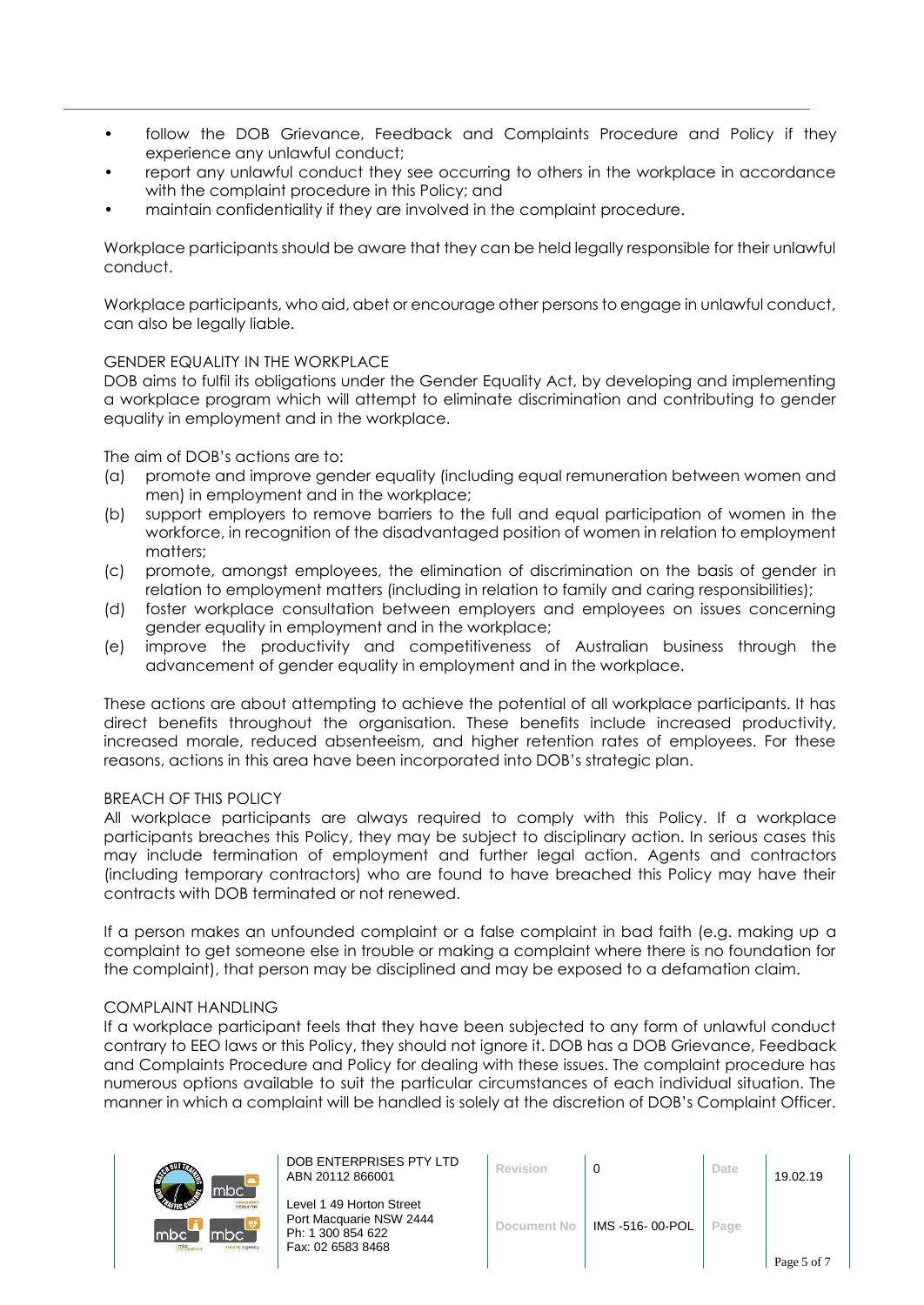#### EXAMPLES OF THE WAYS IN WHICH A COMPLAINT CAN BE DEALT WITH Confront the issue

If a workplace participant feels comfortable doing so, they should address the issue with the person concerned. A workplace participant should identify the offensive behaviour, explain that the behaviour is unwelcome and offensive and ask that the behaviour stop. It may be that the person was not aware that their behaviour was unwelcome or caused offence.

This is not a compulsory step. If a workplace participant does not feel comfortable confronting the person, or the workplace participant confronts the person and the behaviour continues, the workplace participant should report the issue to a DOB IMS Representative.

If a workplace participant is unsure about how to handle a situation and is also unsure if they want to make a complaint they should contact an EEO Contact Officer for support and guidance. The EEO Contact Officers aim to assist people uncertain about their rights. EEO Contact Officers are listed at the end of this EEO Policy.

# REPORT THE ISSUE

A workplace participant should report the issue to a IMS Representative. The IMS Representative(s) in the workplace participant's workplace is/are Managing Director.

The IMS Representative will aim to deal with the workplace participant's complaint in accordance with this Policy. There are two complaint procedures that can be used: informal and formal (detailed further below). The type of complaint procedure used will be determined by the nature of the complaint that is made.

# INFORMAL COMPLAINT PROCEDURE

Under the informal complaint procedure there is a broad range of options for addressing the complaint. The procedure used to address the issue will depend on the individual circumstances of the case. Possible options include, but are not limited to:

- the IMS Representative discussing the issue with the person against whom the complaint is made; and/or
- the IMS Representative facilitating a meeting between the parties in an attempt to resolve the issue and move forward.

The informal complaint procedure is more suited to less serious allegations that if founded, would not warrant disciplinary action being taken.

# Formal complaint procedure

The formal complaint procedure involves a formal investigation of the complaint. Formal investigations may be conducted by an IMS Representative or a person from outside DOB, appointed by DOB.

An investigation generally involves, collecting information about the complaint and then making a finding based on the available information as to whether the alleged behaviour occurred. Once a finding is made, the IMS Representative or the external investigator will make recommendations about resolving the complaint.

If DOB considers it appropriate for the safe and efficient conduct of an investigation, workplace participants may be required not to report for work during the period of an investigation. DOB may also provide alternative duties or work during the investigation period. Generally, employees will be paid their normal pay during any such period.



DOB ENTERPRISES PTY LTD ABN 20112 866001 **Revision** <sup>0</sup> **Date** 19.02.19

Level 1 49 Horton Street Port Macquarie NSW 2444 Ph: 1 300 854 622 Fax: 02 6583 8468

| <b>Revision</b>    |                | Date | 19.02.19    |
|--------------------|----------------|------|-------------|
| <b>Document No</b> | IMS-516-00-POL | Page | Page 6 of 7 |